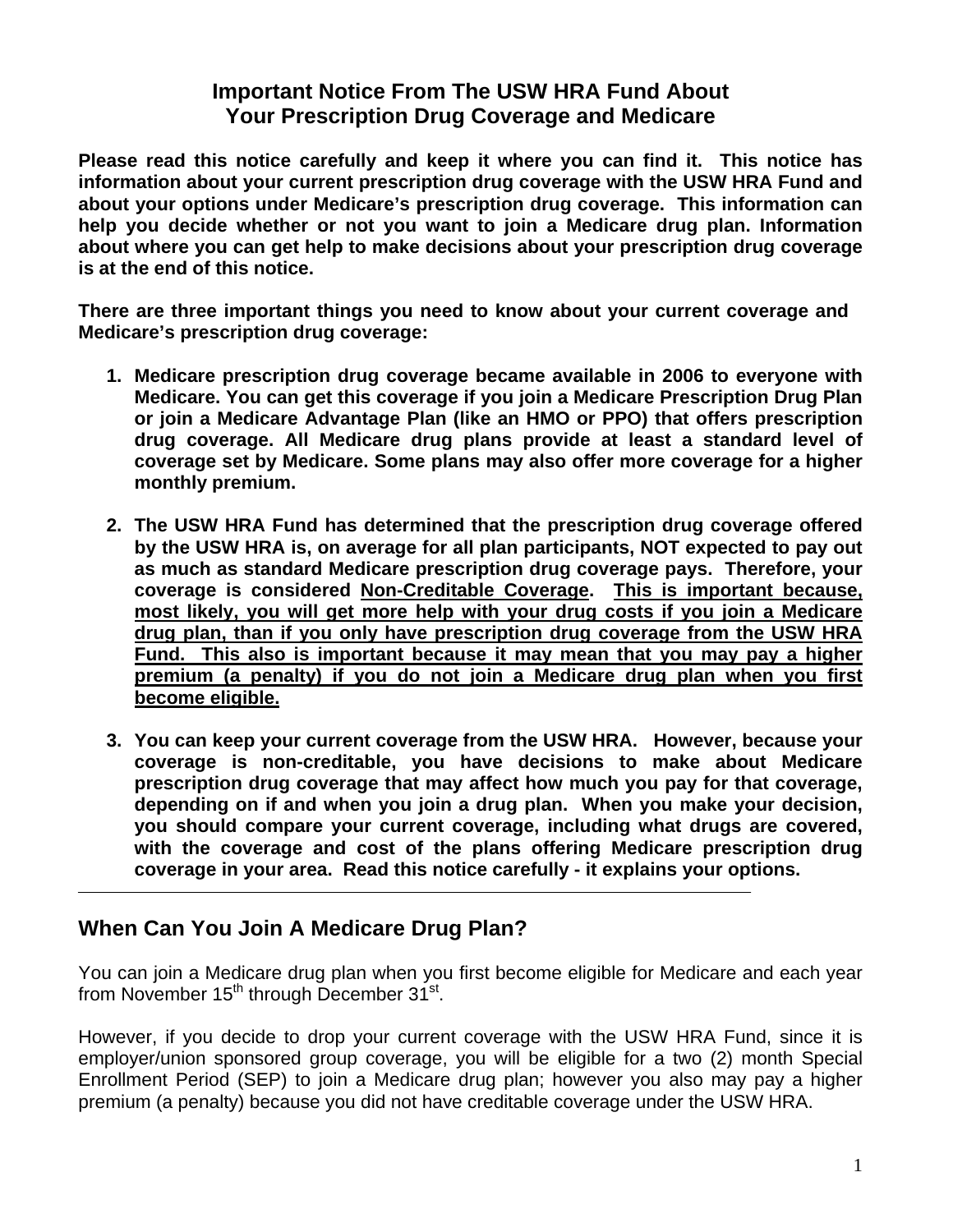# **When Will You Pay A Higher Premium (Penalty) To Join A Medicare Drug Plan?**

Since the coverage under the USW HRA is not creditable, depending on how long you go without creditable prescription drug coverage, you may pay a penalty to join a Medicare drug plan. Starting with the end of the last month that you were first eligible to join a Medicare drug plan but didn't join, if you go 63 continuous days or longer without prescription drug coverage that's creditable, your monthly premium may go up by at least 1% of the Medicare base beneficiary premium per month for every month that you did not have that coverage. For example, if you go nineteen months without creditable coverage, your premium may consistently be at least 19% higher than the Medicare base beneficiary premium. You may have to pay this higher premium (penalty) as long as you have Medicare prescription drug coverage. In addition, you may have to wait until the following November to join.

### **What Happens To Your Current Coverage If You Decide to Join A Medicare Drug Plan?**

If you decide to join a Medicare drug plan, your current USW HRA coverage will not be affected. Prescription drug costs that are an Eligible Medical Expense are eligible for reimbursement from the USW HRA Fund up to the limit of your account balance. When you are eligible for benefits from your account, your coverage will pay for other health expenses, in addition to prescription drugs. Your election to enroll in a Medicare drug plan will not affect the terms of your USW HRA account. The USW HRA Fund will continue to reimburse benefits not payable under the Medicare drug plan, subject to the terms of the USW HRA and your available account balance.

## **For More Information About This Notice Or Your Current Prescription Drug Coverage…**

Contact the person listed below for further information. **NOTE:** You'll get this notice each year. You will also get it before the next period you can join a Medicare drug plan and if this coverage through the USW HRA Fund changes. You also may request a copy of this notice at any time.

#### **For More Information About Your Options Under Medicare Prescription Drug Coverage…**

More detailed information about Medicare plans that offer prescription drug coverage is in the "Medicare & You" handbook. You'll get a copy of the handbook in the mail every year from Medicare. You may also be contacted directly by Medicare drug plans. For more information about Medicare prescription drug coverage:

- Visit www.medicare.gov
- Call your State Health Insurance Assistance Program (see the inside back cover of your copy of the "Medicare & You" handbook for their telephone number) for personalized help
- Call 1-800-MEDICARE (1-800-633-4227). TTY users should call 1-877-486-2048.